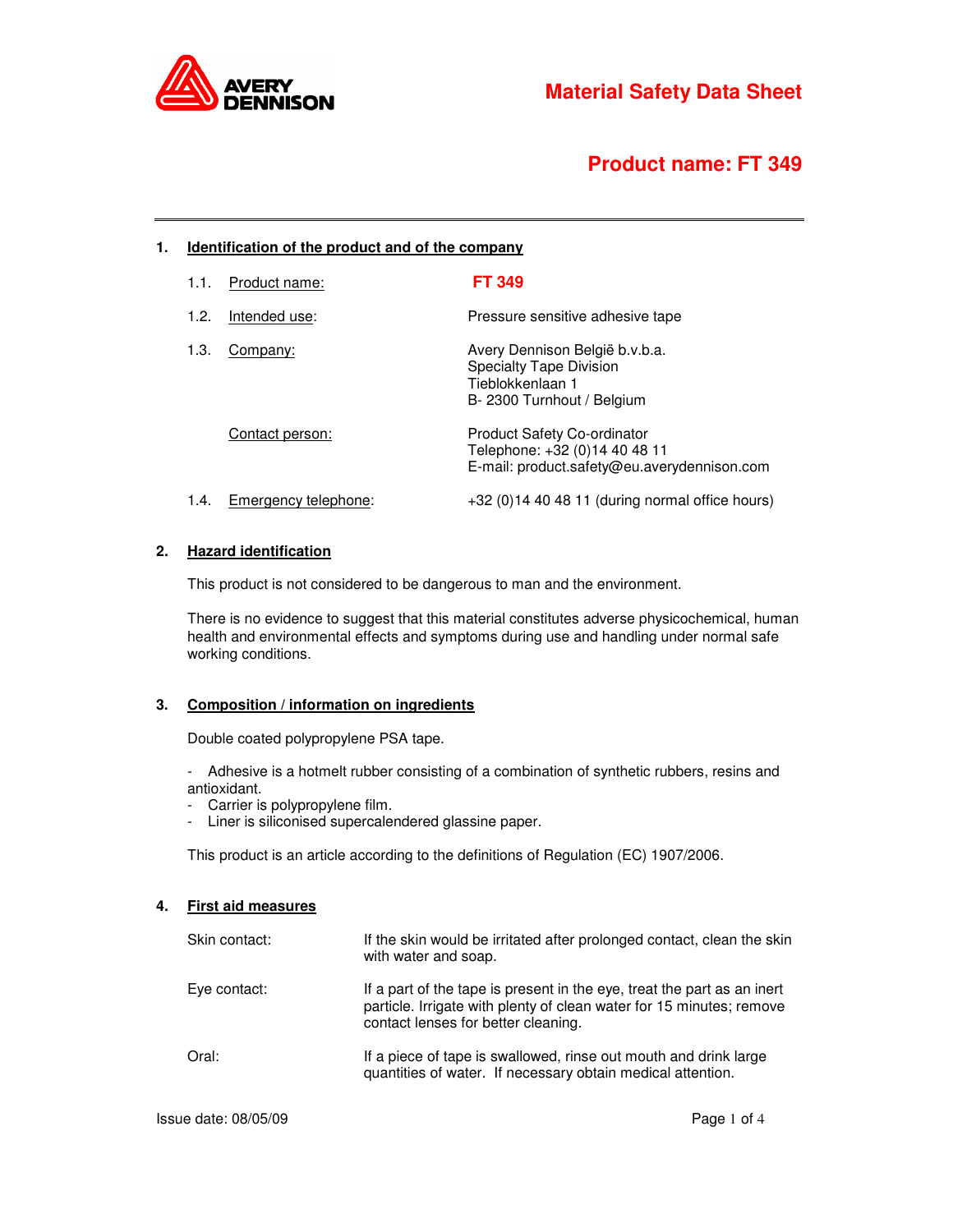

Inhalation: Remove from exposure and obtain medical assistance in case of breathing difficulties.

## **5. Fire fighting measures**

Suitable extinguishing media are foam, sand, dry powder, and carbondioxide.

Hazardous decomposition products: above the decomposition temperature the major volatiles will be carbondioxide, water carbonmonoxide and small molecular weight organic materials.

The ratio depends on the burning temperature and the presence of oxygen.

#### **6. Accidental release measures**

The product is a solid and insoluble product. Therefore uncontrolled release (into air or water) is highly unlikely.

# **7. Handling and storage**

7.1. Handling:

.

| Static electricity: | In most processes in which there is movement of foil over metal or<br>other rollers, surface electrical charges develop on the film. Static<br>charges should be eliminated or reduced as much as possible, since<br>they provide a source of ignition for flammable vapours and gasses or<br>may give electrical shocks to operators. Use either passive or active<br>static eliminators to reduce the charges. |
|---------------------|------------------------------------------------------------------------------------------------------------------------------------------------------------------------------------------------------------------------------------------------------------------------------------------------------------------------------------------------------------------------------------------------------------------|
| Reeling:            | Machine design and work practices should be organised to remove<br>the danger of trapping parts of the body or clothing in reeled materials<br>and between the film and machinery parts.                                                                                                                                                                                                                         |
| Work area:          | Operators who convert the tape should work in well-ventilated areas                                                                                                                                                                                                                                                                                                                                              |
| 7.2. Storage:       | For quality reasons store under dry conditions, out of direct sunlight<br>and at temperatures below 30 <sup>o</sup> C.                                                                                                                                                                                                                                                                                           |
| 7.3. Specific uses: | Pressure sensitive adhesive tape                                                                                                                                                                                                                                                                                                                                                                                 |

#### **8. Exposure controls / personal protection**

- 8.1. Exposure limit values: No specific occupational and/or environmental exposure limit values apply.
- 8.2. Exposure control:
- 8.2.1 Occupational exposure controls

Ensure sufficient ventilation.

Respiratory protection: Protective mask is not necessary in a normal ventilated work area.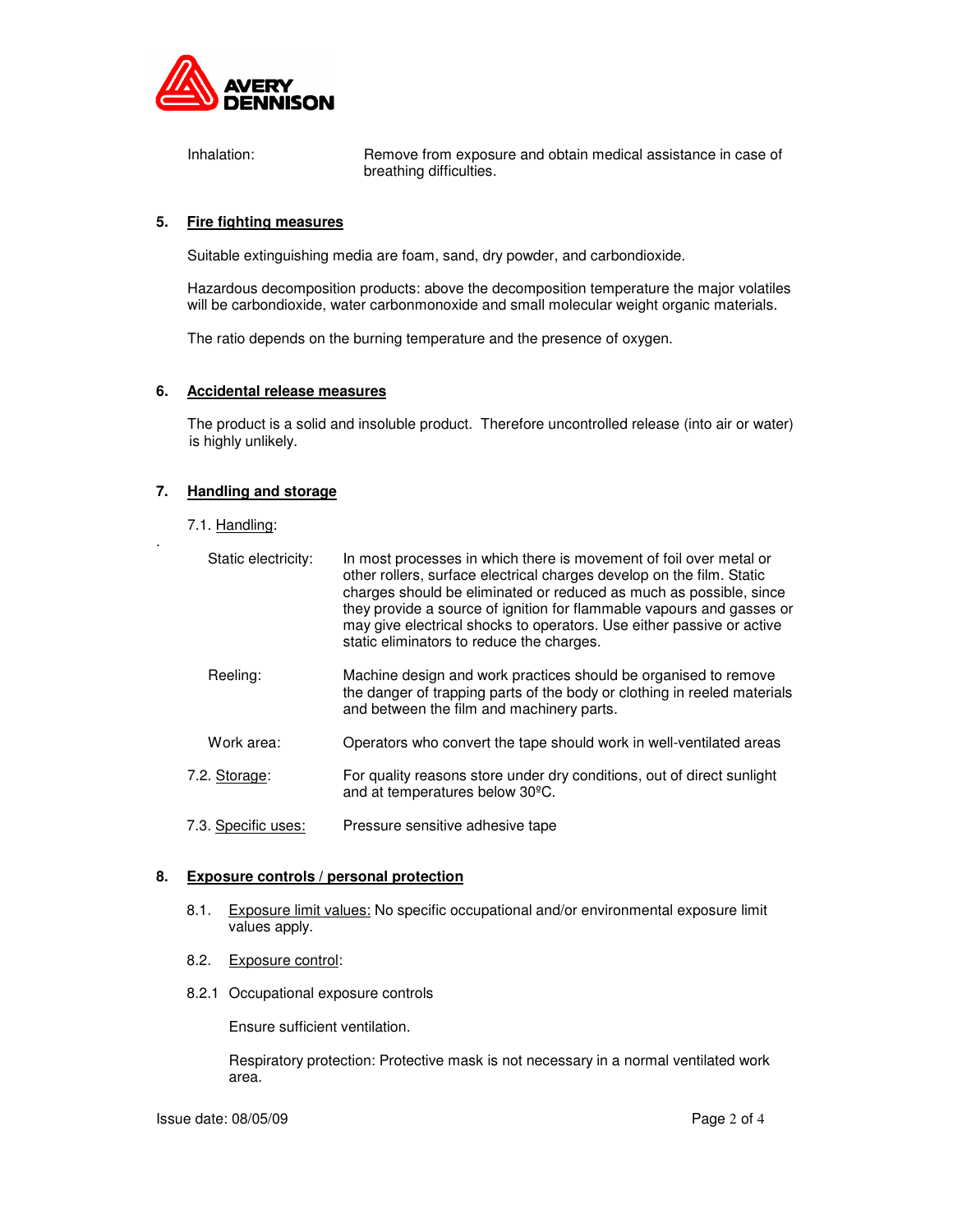

Hand protection: Gloves are only necessary to protect hands from sharp edges of some tapes.

Eye protection: Eye protection (safety glasses) is only necessary in conversion operations where parts of the tape may be projected to the face.

Skin protection: Apply general measurements of normal hygiene.

8.2.2 Environmental exposure controls: No specific environmental exposure controls values apply.

## **9. Physical and chemical properties**

- 9.1 **General Information** 
	- Physical state: the product is solid, supplied in film format and wound in rolls.
	- Odour: slight resin and acrylic smell
	- Colour: Adhesive: clear. Liner: blue green Carrier: clear.

## 9.2 Important health, safety and environmental information

| pH value:                       | not defined (solid product)        |
|---------------------------------|------------------------------------|
| Boiling point:                  | not defined (solid product)        |
| Flashpoint:                     | not defined (solid product)        |
| Decomposition temperature:      | not defined (solid product)        |
| Auto-ignition temperature:      | not defined (solid product)        |
| Relative density: adhesive      | $1.0 \pm 0.1$ gr./cm <sup>3</sup>  |
| Liner                           | $0.91 \pm 0.1$ gr./cm <sup>3</sup> |
| Carrier                         | $1.18 \pm 0.1$ gr./cm <sup>3</sup> |
| Solubility in water: negligible |                                    |
| Vapour density:                 | not applicable                     |

#### **10. Stability and reactivity**

The product is stable under normal operating conditions.

#### **11. Toxicological information**

- Inhalation: Not determined
- Skin contact: Not determined (adhesive)
- Cytotoxicity: Not determined (adhesive)
- Eye contact: Not determined
- Ingestion: Not determined
- Long term exposure: This material has been in use for many years with no evidence of adverse effects.